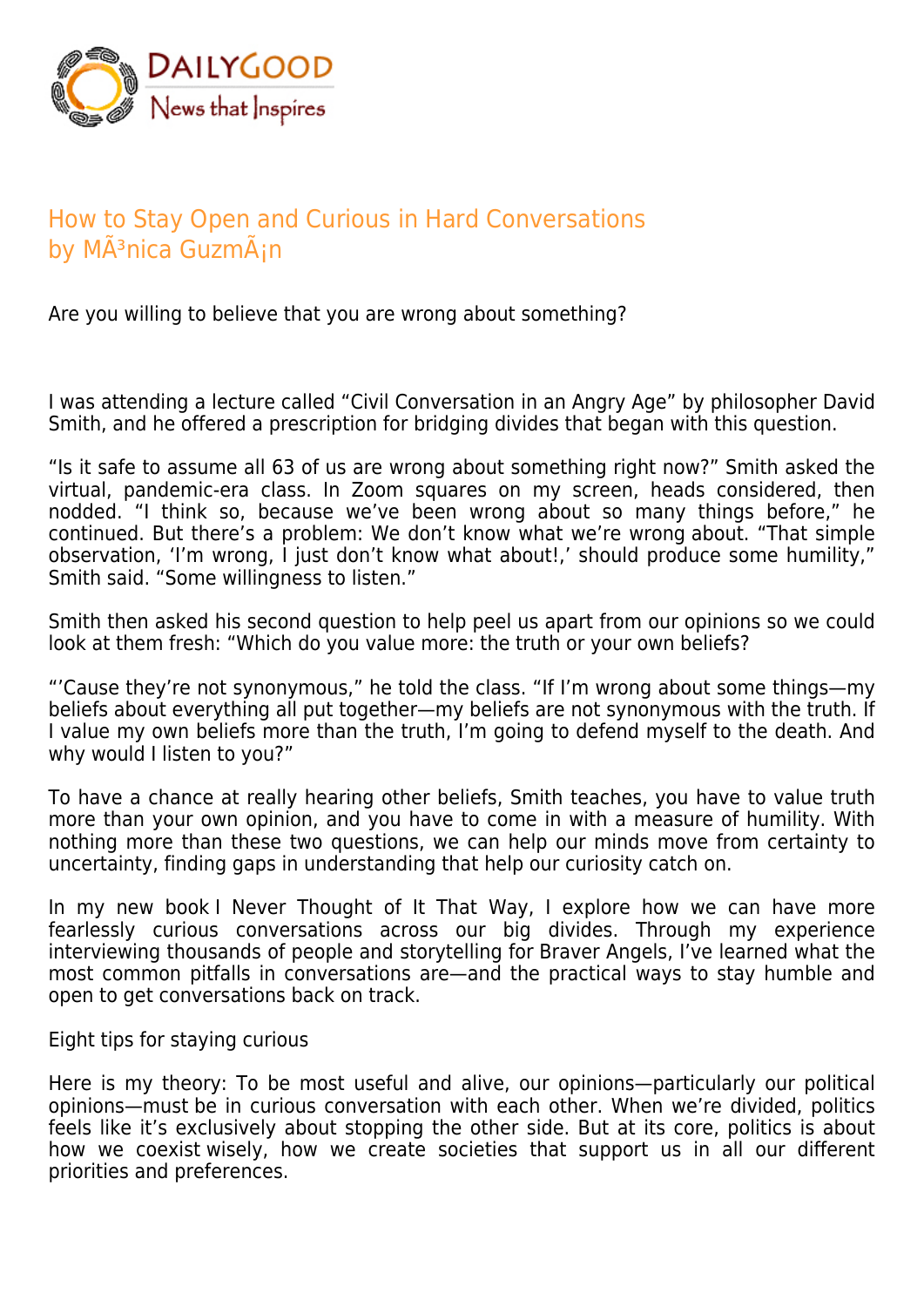To keep our society responsive to this mishmash of people, we need to visit and revisit each other's take on how living these days feels. Where do our political norms and structures hit or miss the mark for people—for you—and why? What concerns you? What gives you hope? This is how our opinions serve us: not by pushing us to defend our point of view to each other at all costs at all times, but by representing it in ongoing negotiations that both honor and transform it.

That's not how we tend to hold our opinions, though—flexibly. Rather, we guard and fortify them, sharing them as beacons for the like-minded and shields against the skeptical, not so they help us explore each other's perspectives, but so we can push for our way of thinking and stomp out the other side. What would it take, then, to help people share their opinions in an adaptive, nuanced, conversable world?  $\hat{a}\hat{\epsilon}$ 

The key is to focus on curiosity and understanding. It's the only approach that values other people as people by giving them the space to be who they are. Uncertainty that searches for truth gets there faster than certainty that asserts it. "We are more intimately bound to one other by our kindred doubts," wrote Seattle-based essayist Charles D'Ambrosio, "than our brave conclusions."

How do you approach opinions flexibly enough to boost your curiosity? Here's a batch of tips.

This essay is adapted from I Never Thought of It That Way: How to Have Fearlessly Curious Conversations in Dangerously Divided Times (BenBella Books, 2022, 288 pages).

Share "snapshot" opinions. Your opinion is not a final answer. It's a snapshot of where your mind is right now. It's not something you have to defend. It's not even something you have to have at all! The most you can do to keep your opinions sharp and useful is to expose yourself to the new, the old, the surprising, and the interesting.

If you come into a conversation holding your opinions more loosely, it can make it easier for everyone in it to explore each other's perspectives, rather than take turns presenting and defending them. How do you do that? By offering your opinions as snapshots of what's currently in your mind. Presenting them as changeable and movable from the start gives you room to revisit and rearticulate them as you let them mingle with others' beliefs. It's not to be cagey or to play down your passions, but to stay open, glide into the flow of conversation, and encourage others to loosen up, as well.

So next time someone asks you what you think about a tricky issue, try kicking off your answer with something like, "Here's where my head's at right now…" or "Well, here's what's coming to mind as I think about it. We'll see where it goes…" You can use this trick to add some slack to the criticisms you offer, too: "When I hear you say that, all I can think is, 'No way. That can't be right.' Can I tell you why I think I'm reacting that way?"

Change the question. A handy way to switch from being out to prove something to being out to learn something is to change the question you're trained on in conversation. Instead of asking "Whose perspective wins?" ask, "What makes each perspective understandable?" If you want to be more curious when you talk to people who think differently from you, don't try to win or change minds. It'll distract you from a more interesting and productive conversation that, incidentally, will be much more likely to end up changing minds.

Trying to win is more likely to make you impatient and irritable, or to push you to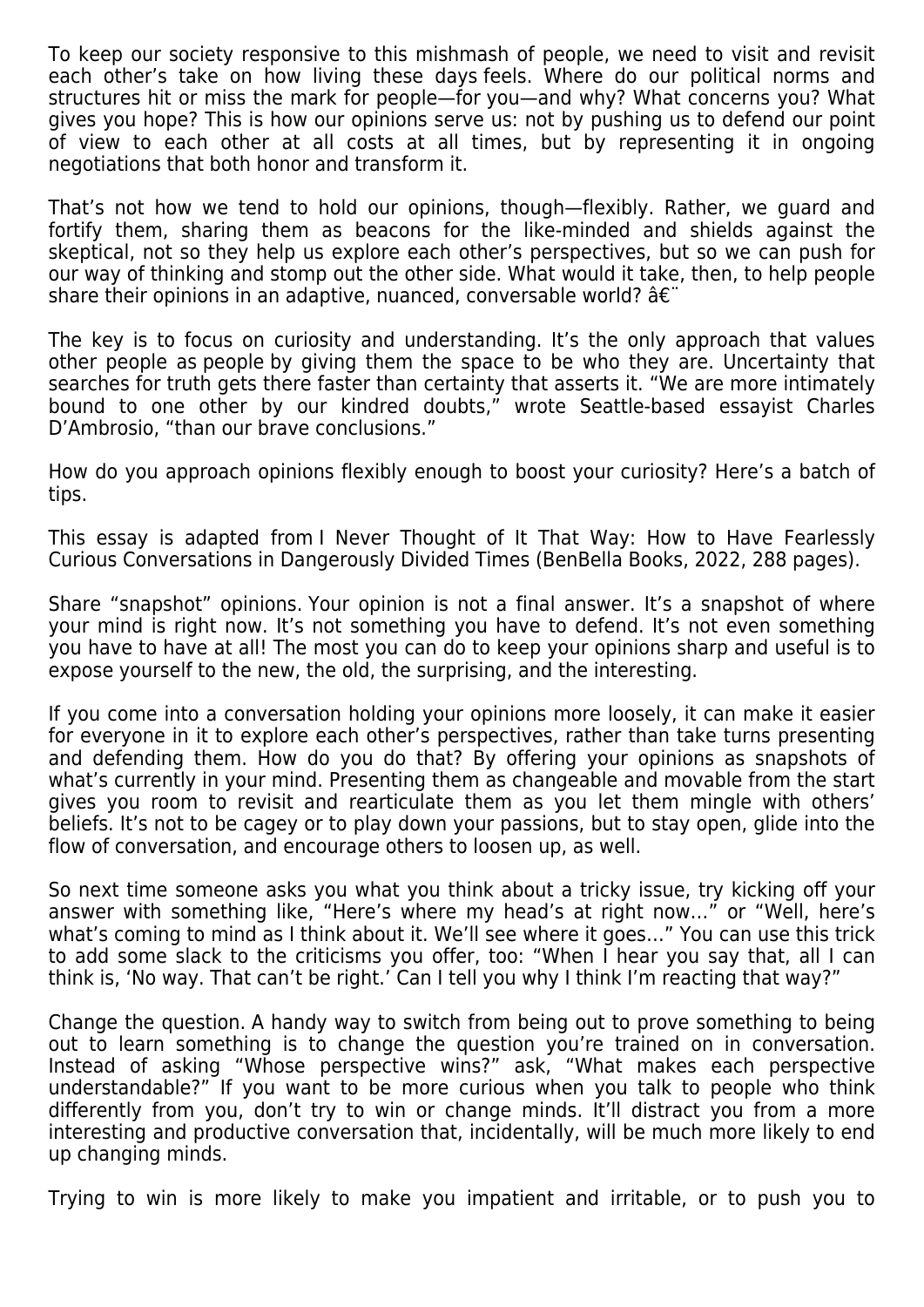manufacture certainty and rush to judgment, all out of a kind of desperation for some acknowledgment of your rightness that's good for…what? Making someone else feel bad?

I know I've switched to the bad kind of win/lose mode in a conversation when I'm just hunting for my edge. I scout for something to sabotage: a weakness. A slipup. A contradiction to attack and exploit. I observe myself abusing rhetoric to maneuver and set traps. I zoom closer into one or another detail, getting overly picky about wording and consistency with the person's past statements, pulling for a "gotcha," stomping out the sparks of every good point, and reading way too much into every misstatement.

Listen longer. Your conversation's heating up, and you've just asked someone to say more about their opposing opinion. They've started to elaborate, and you can't wait to jump in with your response. It's moments like these, though, where a little restraint goes a long way.

I was reminded of the importance of this when my friend Danny told me about a conversation he'd had with his father about vaccines. The coronavirus pandemic was raging, Danny had gotten the shot as soon as he could, and his father wasn't sure he wanted one. Danny tried to stay curious, but they lost their grip on each other, and his father said he didn't want to talk about it anymore. Looking back at what happened, Danny thought he knew why. "I would ask him a question, he'd answer a little bit, and then I'd immediately jump in with my opinion," he told me. "I was too quick!"

Listening longer is one of the toughest things to do in a bridging conversation. How do you know you've done it enough? Here's a good rule of thumb: When you're really itching to offer a comment on someone's opinion, make yourself ask one more question first.

Acknowledge agreement. When you're in conversation with someone who disagrees with you, finding something you agree on is like building a basecamp partway up a mountain: You can climb higher faster. So if you listen for those points of agreement, then offer them into the conversation, you're likely to give the whole effort a boost. "You know, I totally agree with that," I imagine Danny saying to his father. "I would've preferred we had more time to test the vaccines, too."

Untie "thought knots." A "thought knot" is what I call the exhausting thing that happens when you've way overthought something, pushing your reasons and opinions so much on each other, you're backed up into corners and nothing makes sense. You'll know this is happening when you observe the signs of overthinking: exasperated sighs, heads in hands, rolling eyes, that sort of thing. Wherever you think you're going, it's not working.

The mistake I constantly make in this situation is to try to untie these knots by thinking more and pushing harder. Don't get me wrong; you can wriggle your way out of these. But first you need to hit reset…

Hit reset. Sometimes, backing out of dead ends in conversation starts with starting over. If you're in an in-person conversation, take a breath. Readjust how you're sitting. Readjustments are like yawns, I've learned: They catch on. Within moments, whoever you're talking to will also take a breath, sigh, pour themselves another tea or beer, and suddenly you've got a nice bookend to the previous combative or exhausting thread, and a great opportunity to start semi-fresh on another one—but with all the momentum and energy you've built up between you ready to stir you up.

If you're not in person, try communicating your break explicitly by describing it in your